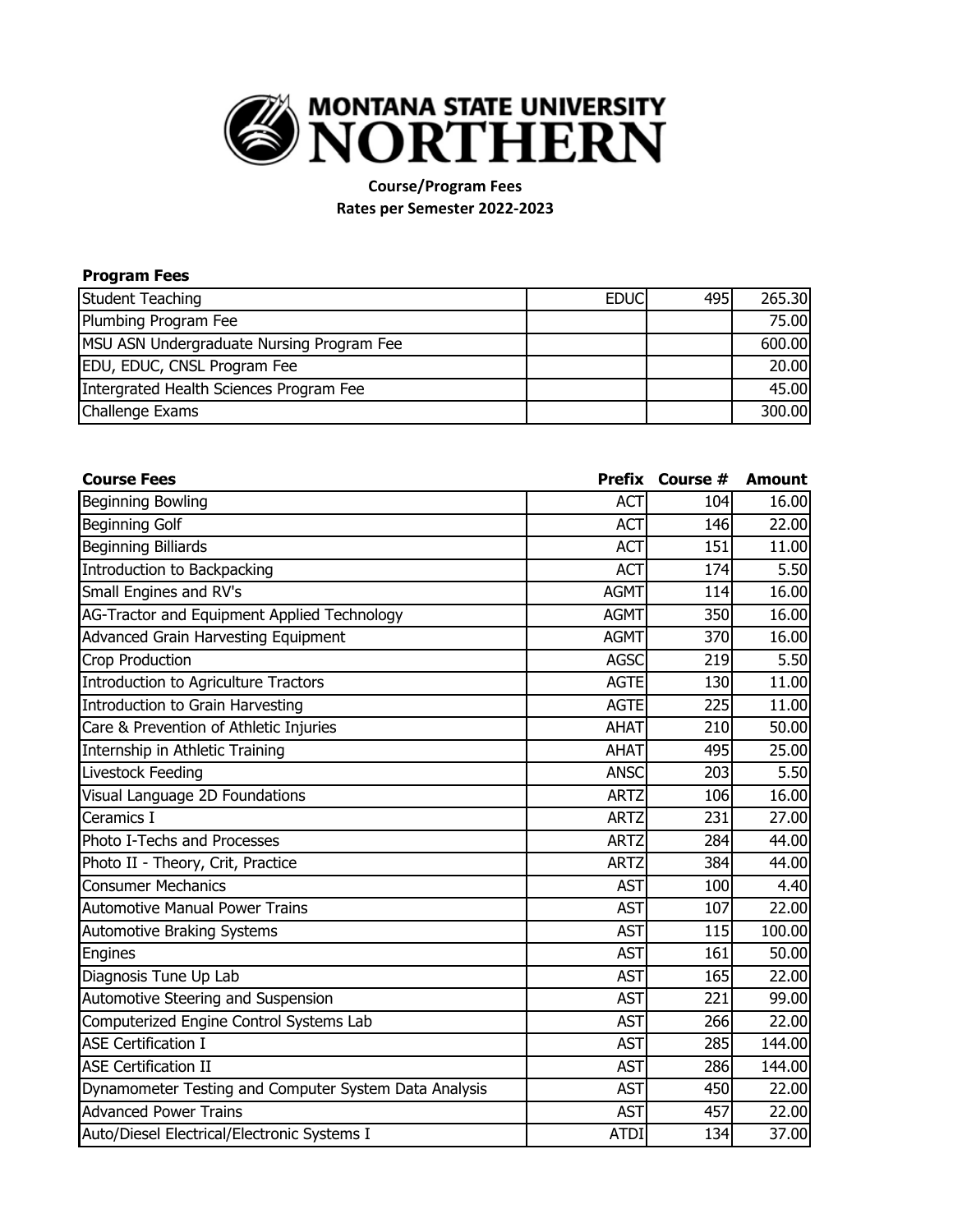| Automatics                                    | <b>ATDI</b> | 257 | 22.00              |
|-----------------------------------------------|-------------|-----|--------------------|
| Auto/Diesel Electrical/Electronic Systems II  | <b>ATDI</b> | 264 | 22.00              |
| Heating and Air Conditioning                  | <b>ATDI</b> | 265 | 22.00              |
| Auto/Diesel Electrical/Electronic Systems III | <b>ATDI</b> | 383 | 10.50              |
| Auto/Diesel Electrical/Electronic Systems III | <b>ATDI</b> | 384 | 22.00              |
| Discover Biology Lab                          | <b>BIOB</b> | 102 | 11.00              |
| Principles of Living Systems Lab              | <b>BIOB</b> | 161 | 30.00              |
| Molecular Biology Techniques Lab              | <b>BIOB</b> | 451 | 60.00              |
| Molecular Biology and Genetics Lab            | <b>BIOB</b> | 486 | 60.00              |
| General Ecology                               | <b>BIOE</b> | 371 | 60.00              |
| <b>Field Biology Methods</b>                  | <b>BIOE</b> | 411 | 60.00              |
| Freshwater Ecology Lab                        | <b>BIOE</b> | 429 | 60.00              |
| <b>Basic Human Biology</b>                    | <b>BIOH</b> | 105 | 8.75               |
| Human Anatomy and Physiology I Lab            | <b>BIOH</b> | 202 | 14.00              |
| Human Anatomy and Physiology II Lab           | <b>BIOH</b> | 212 | 14.00              |
| Microbiology Health Sciences Lab              | <b>BIOM</b> | 251 | 27.00              |
| General Botany Lab                            | <b>BIOO</b> | 221 | 40.00              |
| General Biology II Lab                        | <b>BIOO</b> | 321 | 60.00              |
| Rocky Mountain Flora Lab                      | <b>BIOO</b> | 336 | 50.00              |
| Zoology Lab                                   | <b>BIOO</b> | 381 | 14.00              |
| Entomology Lab                                | <b>BIOO</b> | 463 | 40.00              |
| Ornithology Lab                               | <b>BIOO</b> | 471 | 75.00              |
| <b>Business Senior Seminar</b>                | <b>BMGT</b> | 494 | 15.00              |
| <b>Introduction to Computers</b>              | <b>CAPP</b> | 120 | 0.00               |
| <b>MS ACCESS</b>                              | <b>CAPP</b> | 151 | 0.00               |
| Quantitative Analysis                         | <b>CHEM</b> | 311 | 22.00              |
| Quantitative and Instrumental Analysis        | <b>CHEM</b> | 312 | 22.00              |
| Intro to General Chemistry Lab                | <b>CHMY</b> | 122 | 22.00              |
| Intro to Organic & Biochem Lab                | <b>CHMY</b> | 124 | 22.00              |
| College Chemistry Lab I                       | <b>CHMY</b> | 142 | 24.00              |
| College Chemistry Lab II                      | <b>CHMY</b> | 144 | 27.00              |
| Organic Chemistry I Lab                       | <b>CHMY</b> | 322 | 27.00              |
| Organic Chemistry II Lab                      | <b>CHMY</b> | 324 | 27.00              |
| <b>Introdution to Criminal Justice</b>        | <b>CJUS</b> | 121 | 5.00               |
| Child & Adolescent Counseling                 | <b>CNSL</b> | 525 | 30.00              |
| Education & Psychological Appraisal           | <b>CNSL</b> | 551 | 30.00              |
| <b>Career Information Systems</b>             | <b>CNSL</b> | 558 | 20.00              |
| <b>Basic Rigging</b>                          | <b>CSTN</b> | 135 | 10.50              |
| Introduction to CAD                           | <b>DDSN</b> | 114 | 16.00              |
| <b>3D CAD</b>                                 | <b>DDSN</b> | 116 | $\overline{16.00}$ |
| <b>Technical Graphics I</b>                   | <b>DDSN</b> | 119 | 16.00              |
| Parametric CAD                                | <b>DDSN</b> | 239 | 11.00              |
| Civil Drafting                                | <b>DDSN</b> | 245 | 11.00              |
| <b>Machine Drafting</b>                       | <b>DDSN</b> | 255 | 16.00              |
| <b>Architectural Drafting</b>                 | <b>DDSN</b> | 265 | 11.00              |
| Presentation and Animation                    | <b>DDSN</b> | 376 | 16.00              |
| <b>Industrial Product Design</b>              | <b>DDSN</b> | 435 | 11.00              |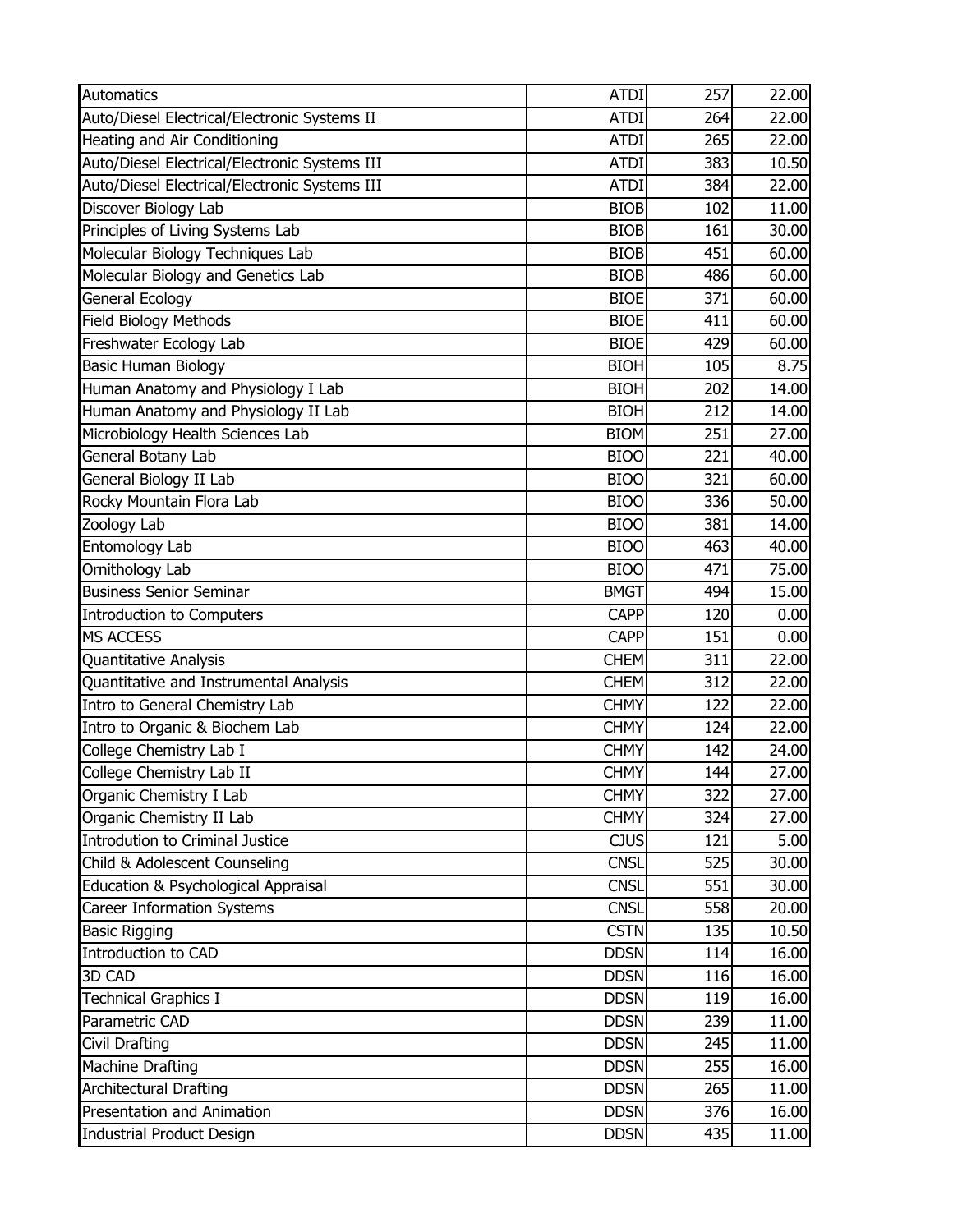| Architectural CAD II                                | <b>DDSN</b> | 465 | 16.00 |
|-----------------------------------------------------|-------------|-----|-------|
| <b>CAD Presentation II</b>                          | <b>DDSN</b> | 489 | 11.00 |
| <b>Descriptive Geometry</b>                         | <b>DRFT</b> | 132 | 11.00 |
| <b>Technical Illustrations</b>                      | <b>DRFT</b> | 428 | 16.00 |
| Introduction to Diesel Engines Lab                  | <b>DST</b>  | 114 | 22.00 |
| Introduction to Diesel Fuel Systems                 | <b>DST</b>  | 115 | 10.50 |
| Introduction to Hydraulics and Pneumatics Lab       | <b>DST</b>  | 214 | 70.00 |
| <b>Heavy Duty Power Trains</b>                      | <b>DST</b>  | 216 | 16.00 |
| <b>Heavy Duty Chassis</b>                           | <b>DST</b>  | 219 | 20.00 |
| <b>Diesel Shop Practices</b>                        | <b>DST</b>  | 273 | 22.00 |
| Diagnosis of Diesel Engine Repair Lab               | <b>DST</b>  | 274 | 22.00 |
| <b>Hydraulics and Pneumatics II</b>                 | <b>DST</b>  | 314 | 70.00 |
| <b>Advanced Fuel Systems</b>                        | <b>DST</b>  | 440 | 16.00 |
| Diagnosis of Power Shifts and Heavy Duty Automatics | <b>DST</b>  | 450 | 16.00 |
| Integrating Technology in Education                 | EDU         | 270 | 25.00 |
| Introduction to Curriculum Planning and Practice    | <b>EDU</b>  | 380 | 11.00 |
| Methods: K-8 Int Arts All Lrn                       | <b>EDU</b>  | 397 | 11.00 |
| <b>Advanced Practicum</b>                           | <b>EDU</b>  | 452 | 11.00 |
| <b>Statistics</b>                                   | <b>EDU</b>  | 507 | 30.00 |
| <b>Research Methods</b>                             | <b>EDU</b>  | 517 | 30.00 |
| Learning and Motivation                             | <b>EDU</b>  | 522 | 30.00 |
| Learning Theories                                   | <b>EDU</b>  | 548 | 30.00 |
| Graduate Seminar                                    | <b>EDU</b>  | 554 | 30.00 |
| <b>Graduate Action Research</b>                     | <b>EDU</b>  | 598 | 30.00 |
| Electrical Fundamentals I                           | <b>ELEC</b> | 101 | 27.00 |
| Electrical Fundamentals II                          | <b>ELEC</b> | 102 | 52.00 |
| Code Study & Codeology                              | <b>ELEC</b> | 103 | 16.00 |
| <b>Electric Meters and Motors</b>                   | <b>ELEC</b> | 111 | 39.00 |
| <b>Basic Wiring</b>                                 | <b>ELEC</b> | 133 | 83.00 |
| Code Study - Residential                            | <b>ELEC</b> | 139 | 44.00 |
| <b>Industrial Wiring</b>                            | <b>ELEC</b> | 230 | 70.00 |
| <b>Commercial Wiring Lab</b>                        | <b>ELEC</b> | 233 | 54.00 |
| Conduit, Raceways, and Code Calc Lab                | <b>ELEC</b> | 236 | 83.00 |
| Grounding/Bonding Fundamentals Lab                  | <b>ELEC</b> | 239 | 27.00 |
| <b>Motor Controls</b>                               | <b>ELEC</b> | 241 | 31.00 |
| Earth Science Investigations for Teachers           | <b>ESCI</b> | 405 | 11.00 |
| Earth Science Investigations for Teachers           | <b>ESCI</b> | 505 | 11.00 |
| <b>Architectural Materials</b>                      | <b>ETCC</b> | 173 | 12.00 |
| Soils & Foundations                                 | <b>ETCC</b> | 302 | 25.00 |
| Design/Details Steel Building                       | <b>ETCC</b> | 361 | 10.00 |
| <b>Highway Design</b>                               | <b>ETCC</b> | 385 | 25.00 |
| <b>Reinforced Concrete</b>                          | <b>ETCC</b> | 411 | 15.00 |
| Senior Projects I                                   | <b>ETCC</b> | 489 | 10.00 |
| Senior Project II                                   | <b>ETCC</b> | 499 | 10.00 |
| <b>Illustration II</b>                              | <b>GDSN</b> | 320 | 11.00 |
| Graphic Design I                                    | <b>GDSN</b> | 350 | 16.00 |
| Graphic Design II                                   | <b>GDSN</b> | 450 | 27.00 |